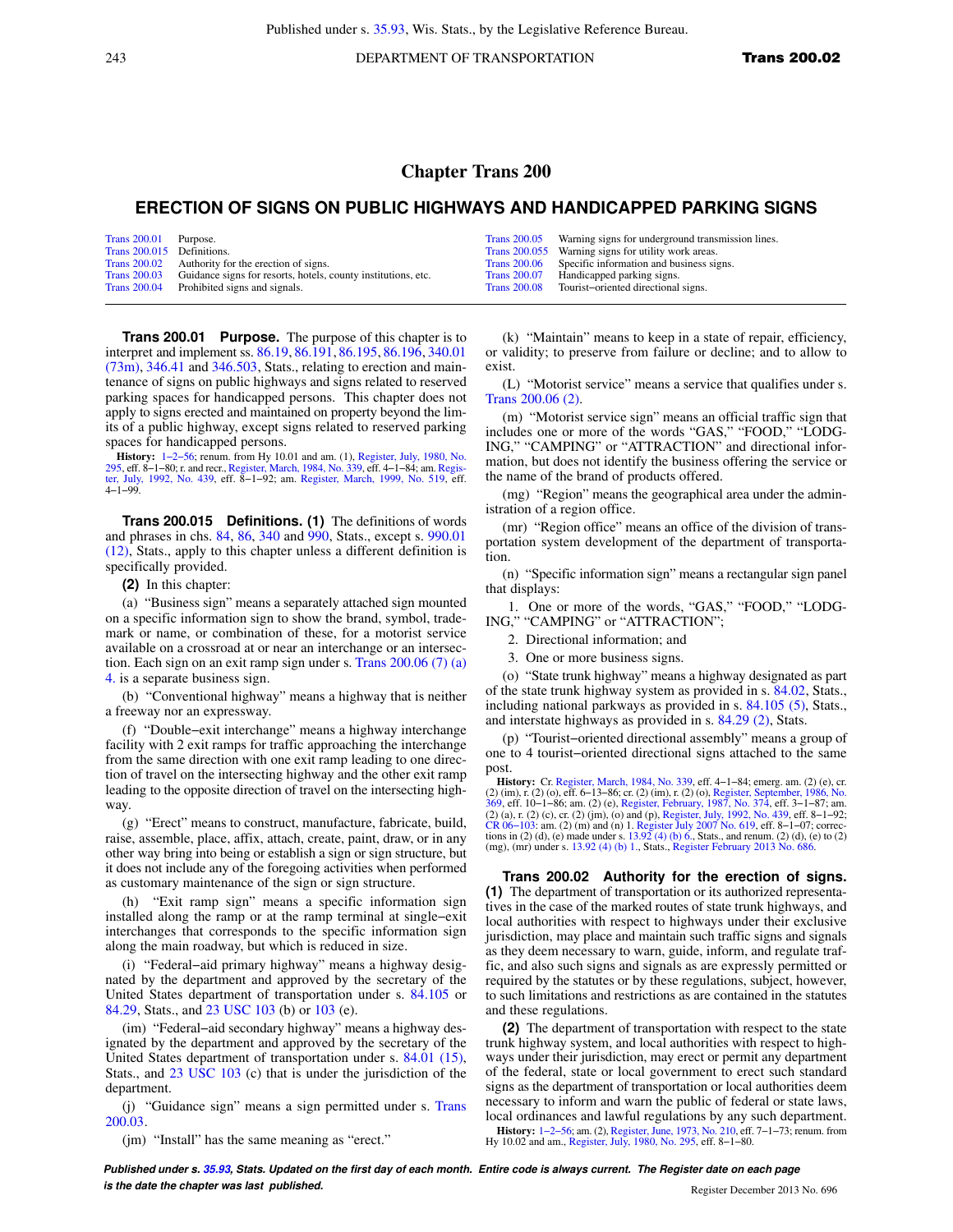**Trans 200.03 Guidance signs for resorts, hotels, county institutions, etc. (1)** Any person or persons conducting a summer or winter resort, hotel, or any place of public entertainment or instruction, or any place of religious worship, or persons having charge of any county institution or of any scientific experiment for the furtherance of agriculture or other science or art may be permitted to erect guidance signs of a type approved by the department subject to the conditions contained in this section.

**(2)** No guidance sign may be permitted on freeways, including the national system of interstate highways.

**(3)** Only where such institution or business is located removed from the state trunk highway system may such guidance signs be erected.

**(4)** Such guidance signs may be erected at only 2 intersections of the state trunk highway system with county highways or town roads, and at such intersections of county or town highways as are deemed necessary by the local authorities having jurisdiction over those highways.

**(5)** One sign of an approved size and shape may be erected at the entrance to any of the enumerated institutions or businesses.

**(6)** No person may be permitted to erect or maintain a guidance sign on a highway if that person has any advertising sign in the vicinity of the intersection where the guidance sign is proposed to be erected or has a business sign under s. [Trans 200.06](https://docs.legis.wisconsin.gov/document/administrativecode/Trans%20200.06) on the same highway.

**(7)** All guidance signs erected on any public highway shall be of a type and design approved by the department. No flashing, illuminated, or reflecting signs or installation shall be permitted.

**(8)** No guidance sign may be erected upon state trunk highway right of way at an intersection with the state trunk highway system until the location and manner of erection of the sign have the written approval of the department. No guidance sign may be erected on the right of way of a county and town highway until the location and manner of erection of the sign have the written approval of the local authorities having jurisdiction over the said highway.

**(9)** All guidance signs and their supports shall be maintained in good condition. Signs or installations not satisfactorily maintained shall be removed by the officers in charge of the maintenance of the highway.

**History:** 1–2–56; renum. from Hy 10.03 and am. (1), (6) and (7), [Register, July,](https://docs.legis.wisconsin.gov/document/register/295/B/toc) [1980, No. 295](https://docs.legis.wisconsin.gov/document/register/295/B/toc), eff. 8–1–80; renum. (2) to (4) and (6) to (8) to (5) and (7). 1980, No. 2) to (9); cr. (2) and (6), Register, March, 1984, N

**Trans 200.04 Prohibited signs and signals. (1)** No person may erect, cause to be erected, permit to be erected, or maintain any advertising, warning, route, guide, information, or regulatory sign or signal within the limits of any highway except as authorized in s. [Trans 200.02,](https://docs.legis.wisconsin.gov/document/administrativecode/Trans%20200.02) [200.03](https://docs.legis.wisconsin.gov/document/administrativecode/Trans%20200.03), [200.05](https://docs.legis.wisconsin.gov/document/administrativecode/Trans%20200.05) or [200.06.](https://docs.legis.wisconsin.gov/document/administrativecode/Trans%20200.06)

**(2)** No person may place or maintain nor may any public authority permit upon any highway any official traffic control device bearing thereon any commercial advertising except as authorized in s. [Trans 200.06](https://docs.legis.wisconsin.gov/document/administrativecode/Trans%20200.06). (See ss. [346.41](https://docs.legis.wisconsin.gov/document/statutes/346.41) and [349.09,](https://docs.legis.wisconsin.gov/document/statutes/349.09) Stats.)

**(3)** No local authority shall place or maintain any stop sign or traffic control signal which stops or regulates the movement of traffic on or entering the state trunk highway system or the urban extensions of the marked routes thereof, designated by the statutes as connecting highways, without the approval of the department. **History:** [1−2−56;](https://docs.legis.wisconsin.gov/document/register/0/B/toc) am. (1), [Register, June, 1959, No. 42](https://docs.legis.wisconsin.gov/document/register/42/B/toc), eff. 7−1−59; renum. from Hy 10.04 and am., [Register, July, 1980, No. 295,](https://docs.legis.wisconsin.gov/document/register/295/B/toc) eff. 8−1−80; am. (1) and (2), [Regis](https://docs.legis.wisconsin.gov/document/register/339/B/toc)[ter, March, 1984, No. 339](https://docs.legis.wisconsin.gov/document/register/339/B/toc), eff. 4−1−84.

**Trans 200.05 Warning signs for underground transmission lines. (1)** Subject to the conditions set forth in this chapter and in compliance with the provisions of s. [86.16,](https://docs.legis.wisconsin.gov/document/statutes/86.16) Stats., the department may grant permits to public utility companies and cooperatives to erect on highway right of way signs giving notice of the presence of underground conduit, cables or pipe for the transmission of electric power, communications or liquid or gaseous fuels.

**(2)** When warning signs are permitted in accordance with this chapter, they shall be placed on highway right of way within 2 feet of the fence or right of way line in such a manner that the face of the sign roughly parallels the highway centerline and shall be so adjusted as to height that they will in no way impair vision at intersections, curves, railroad crossings or private entrances. Signs may be erected at the following prescribed locations:

(a) On one or both sides of a public highway or railroad right of way which the underground transmission line crosses.

(b) On one or both sides of a stream wider than 50 feet. In the case of navigable streams or channels, additional signs may be permitted in the stream at such locations approved by the authority having control of navigation.

(c) On one side of a small stream or drainage ditch.

(d) At such intermediate points that signs will be located at intervals of approximately one−half mile.

(e) At such other points as may be specifically authorized upon a determination that such additional signs are necessary to reduce the likelihood of damage to the transmission lines.

**(3)** The signs shall be rectangular in shape and not larger than  $24''$ x 18" when mounted horizontally or not larger than 12" x 18" when mounted vertically. Roof−type aerial markers shall not exceed  $24''$  x 18" measured on the plane connecting the 4 lower corners of the marker with a maximum vertical dimension of  $8''$ . Adequate contrasting color combinations for signs may be selected at the discretion of the utility, except that the following 2−color combinations are specifically prohibited:

(a) Black on federal yellow.

(b) White on red (except where specifically required by other legal authority).

**(3m)** The signs shall not be reflectorized.

**(4)** In addition to the warning message, the signs may include an arrow or arrows indicating the general direction taken by the transmission line. The arrow signs may also be separate from the warning sign, in which case they shall be not greater than  $4'' \times 12''$ in size. The warning signs may carry the name, address, and telephone number of the company owning the transmission line, provided that such lettering shall not exceed one inch in vertical height. The word "Danger" shall generally be avoided unless specifically required by statute or other legal authority. No advertising will be permitted except that the signs may carry the company symbol provided that such symbol is restricted in size to a minimum of one inch and a maximum of 20% of the vertical height of the sign. Such restrictions shall apply to both horizontal and vertical dimensions of the symbol.

**(5)** All signs and their supports shall be erected, maintained, and replaced as necessary by the company owning them. They shall be moved by the company at its own expense upon request from the authority maintaining the highway.

**(6)** In accepting permission to erect signs of the type provided for in this chapter, the company (or cooperative) agrees that such permission in no way constitutes assumption by the highway maintaining authority of any liability for any damage to the transmission line resulting from work performed by or for said highway authority.

**(7)** The regulations of this chapter shall not be retroactive but shall apply to all sign installations made subsequent to the date of adoption of this chapter, and shall also apply to any replacement of existing signs made after said date.

**(8)** Special cases where application of this general policy is deemed impractical, inadequate or unreasonable shall be subject to special study and individual decision by the department as to disposition.

**History:** Cr. [Register, June, 1959, No. 42,](https://docs.legis.wisconsin.gov/document/register/42/B/toc) eff. 7–1–59; renum. from Hy 19.05 and am.(1) and (8), [Register, July, 1980, No. 295](https://docs.legis.wisconsin.gov/document/register/295/B/toc), eff. 8–1–80.

**Trans 200.055 Warning signs for utility work areas.** The first advance warning sign and the "END UTILITY WORK"

**Published under s. [35.93,](https://docs.legis.wisconsin.gov/document/statutes/35.93) Stats. Updated on the first day of each month. Entire code is always current. The Register date on each page is the date the chapter was last published.** Register December 2013 No. 696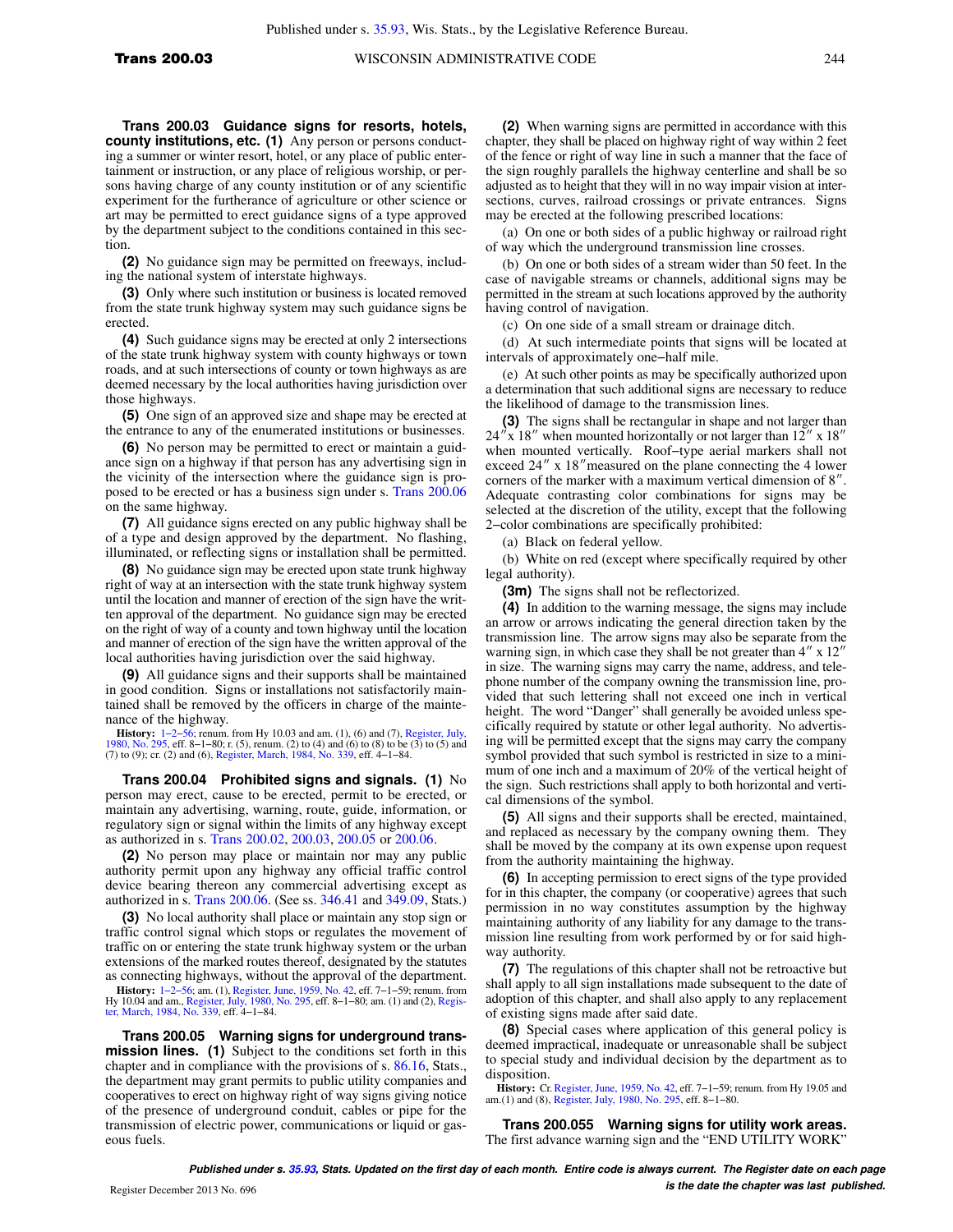sign shall be placed in accordance with the Wisconsin manual on uniform traffic control devices, the department's utility accommodation policy, or any other work zone traffic control guidance that has been accepted for regular use by the department with respect to the state trunk highway system, or a county, town, or municipality with respect to highways under their jurisdiction.

**Note:** Authority for the Manual on Uniform Traffic Control Devices is found at s.  $84.02$  (4) (e), Stats. Section  $227.01$  (13) (d), Stats., also states that the Department is exempt from rulemaking with regard to use of highways that is made known to the public by means of signs or signals. A copy of the Department's Utility Accommodation Policy may be obtained, without cost, by writing to the Division of Transportation Infrastructure Development, Bureau of Highway Operations, P. O. Box 7986, Room 501, Madison, WI 53707−7986.

**History:** Cr. [Register, March, 1999, No. 519,](https://docs.legis.wisconsin.gov/document/register/519/B/toc) eff. 4−1−99.

**Trans 200.06 Specific information and business signs. (1)** SIGNS PERMITTED. The department may authorize the erection and maintenance of business signs on specific information signs in accordance with s. [86.195,](https://docs.legis.wisconsin.gov/document/statutes/86.195) Stats., subject to the following restrictions:

(c) No business sign may be erected or maintained for any business that has a guidance sign under s. [Trans 200.03](https://docs.legis.wisconsin.gov/document/administrativecode/Trans%20200.03) on the same highway unless the guidance sign is removed before the business sign is erected.

(d) When a business sign is erected, any existing motorist service signs for the same services at the same intersection in the same direction shall be removed.

(f) Any person permitted to have a business sign shall provide any supplemental signing deemed necessary to guide traffic to the motorist service. Supplemental signing includes ramp signing or other lawful signing.

(g) No business sign may be erected or maintained on an exit ramp sign without a corresponding business sign on the specific information sign along the main roadway. A business sign may be erected and maintained on a specific information sign along the main roadway without a corresponding business sign on an exit ramp sign unless deemed necessary by the department to guide traffic to the motorist service.

(h) No business sign may be erected or maintained on a freeway for a business that is reached by any other freeway. No business sign may be erected or maintained on an expressway for a business that is reached by any other expressway or by any freeway. No business sign may be erected or maintained on a conventional highway for a business that is reached by any other conventional state trunk highway or by any expressway or freeway. The department may allow exceptions to the restrictions in this paragraph when it deems it necessary to provide motorists with service information.

(i) No business sign may be erected or maintained at a location where there is an intersection or interchange on the same highway between the sign location and the intersection or interchange at which the business to which the sign applies is located. This paragraph does not apply to double−exit interchanges.

(j) No business sign may be erected or maintained at less than normal spacing in order to accommodate the sign between 2 successive intersections or interchanges. This paragraph does not apply to double−exit interchanges.

(k) When there are more business signs requested than the number that may be permitted, the businesses with existing permitted signs shall have priority; then the businesses that are nearest the through federal−aid primary or secondary highway shall have next priority. At double−exit interchanges, the distance shall be measured separately for each pair of double exits, and the shorter distance shall determine priority.

(L) Any business sign for a motorist service operated on a seasonal basis shall be removed or covered during off seasons.

(m) No business sign, brand, symbol, trademark or any other message may be erected or maintained that resembles any official traffic control device or railroad sign or signal.

(n) No business sign may be erected or maintained that does not meet the department's specifications.

(o) No business sign may be erected or maintained that has an objectionable appearance as determined by the department due to vandalism, fading, deterioration or other causes.

(p) No business sign may be erected or maintained for a motorist service that does not fulfill the service requirements of s. [86.195 \(3\),](https://docs.legis.wisconsin.gov/document/statutes/86.195(3)) Stats.

(q) No business sign may be erected or maintained by any applicant for the sign.

(r) No business sign may be erected or maintained that fails to conform with s. [86.19,](https://docs.legis.wisconsin.gov/document/statutes/86.19) [86.191](https://docs.legis.wisconsin.gov/document/statutes/86.191), [86.195](https://docs.legis.wisconsin.gov/document/statutes/86.195) or [346.41,](https://docs.legis.wisconsin.gov/document/statutes/346.41) Stats., or rules interpreting and implementing these statutes, as determined by the department.

(s) No business sign may be erected or maintained that fails to conform with Wisconsin statutes or federal statutes.

(t) No business sign may be erected or maintained in violation of an order of the department or any court of competent jurisdiction.

(u) No business sign may be erected or maintained for any business that fails to conform with all applicable laws concerning the provisions of public accommodations without regard to race, religion, color, sex, sexual orientation or national origin.

(v) Sign removal shall not be stayed by filing any appeal of the department's decision or order to remove a sign.

(w) Sign removal shall not affect a sign requestor's liability for any unpaid fees, interest and costs of collection as determined by the department.

**(2)** SERVICES PERMITTED. The motorist services for which the department may authorize the erection and maintenance of business signs on specific information signs within a highway are limited to "GAS," "FOOD," "LODGING," "CAMPING" or "ATTRACTION" in accordance with s. [86.195 \(3\)](https://docs.legis.wisconsin.gov/document/statutes/86.195(3)), Stats.

**Note:** The 36 highway segments currently (2005−06) designated as eligible for these signs are shown on the map in ch. [Trans 200 Appendix A](https://docs.legis.wisconsin.gov/document/administrativecode/ch.%20Trans%20200%20Appendix%20A).

**(2g)** GENERAL REQUIREMENTS FOR "ATTRACTION" ELIGIBILITY. To qualify for display on a specific information sign as an "ATTRACTION," a business shall meet the following criteria:

(a) Have the primary purpose of providing amusement, historical, cultural or leisure activities to the public.

(b) Be of regional significance.

(c) Provide adequate parking to accommodate normal traffic volumes for the facility.

(d) Not be identified on any supplemental signing under sub. [\(1\) \(f\)](https://docs.legis.wisconsin.gov/document/administrativecode/Trans%20200.06(1)(f)) or guidance sign on the same route as the specific information sign.

(e) Be located within 3 miles of the interchange and have adequate signage to direct motorists to their location after exiting the highway. If no business, facility, or activity in the category of "ATTRACTION" is available or chooses to participate in the specific information sign program within the 3−mile limit, the limit may be extended to a maximum distance of not more than 5 miles from the highway, unless the distance limit for the category of "ATTRACTION" is increased by a statutory enactment of the Wisconsin Legislature that is consistent with federal law.

(f) Comply with laws concerning the provisions of public accommodations without regard to race, religion, color, age, sex, or national origin, and laws concerning the licensing and approval of service facilities.

(g) Have adequate supplemental signage under sub.  $(1)$  (f) to direct motorists to their location after exiting the highway.

**Note:** The 3 to 5−mile distance to services limitation in par. (2g) (e) is required by s. [86.195 \(5\) \(a\)](https://docs.legis.wisconsin.gov/document/statutes/86.195(5)(a)), Stats. (2005−06). The public accommodations requirement in par. (2g) (f) is required by Section 2F.01 of the 2003 Manual on Uniform Traffic Control Devices (Rev. 1 included) that reads: "Eligible service facilities shall comply with laws concerning the provisions of public accommodations without regard to race, religion, color, age, sex, or national origin, and laws concerning the licensing and approval of service facilities."

**Published under s. [35.93,](https://docs.legis.wisconsin.gov/document/statutes/35.93) Stats. Updated on the first day of each month. Entire code is always current. The Register date on each page is the date the chapter was last published. Conserved by the chapter of the chapter 2013 No. 696 Register December 2013 No. 696**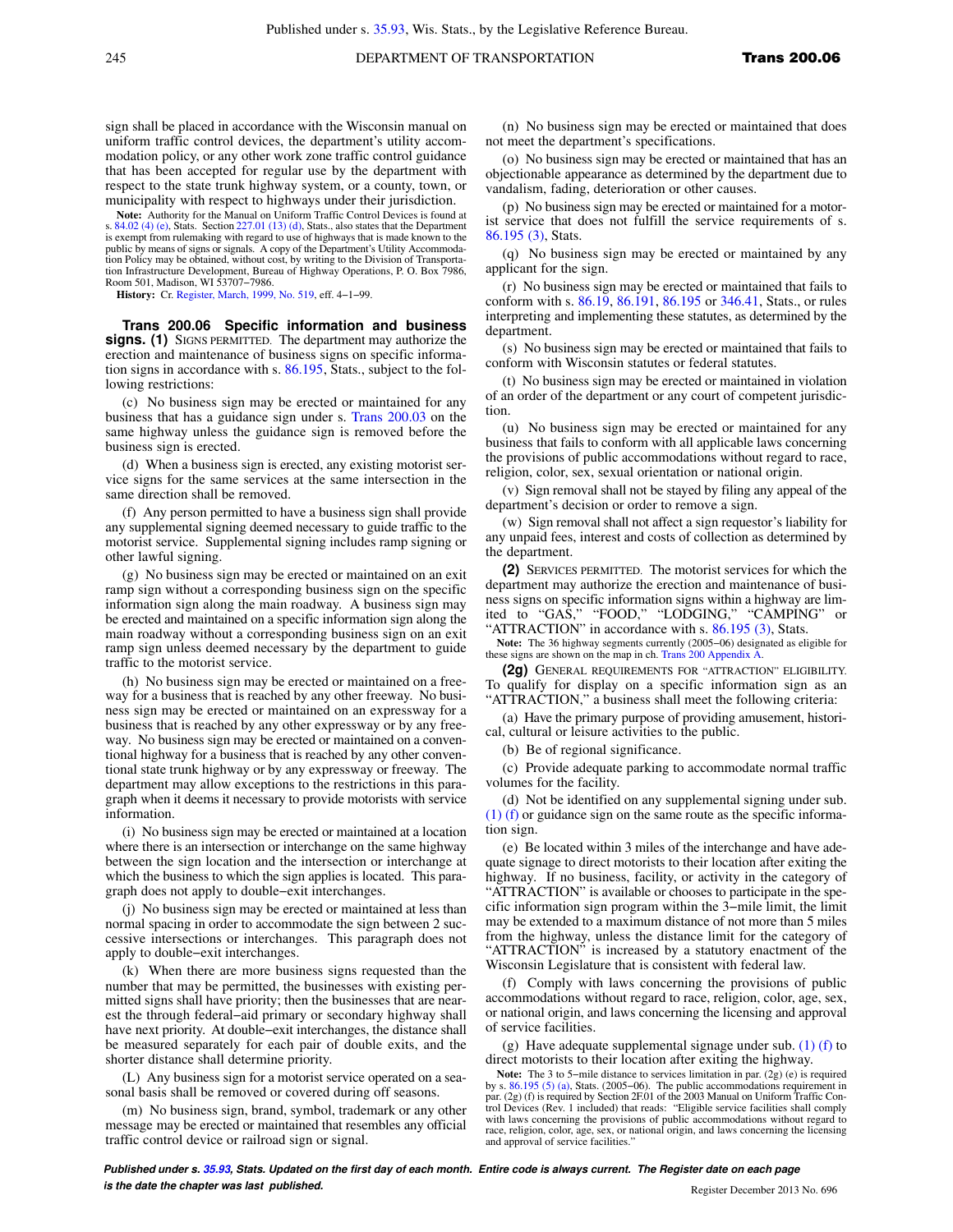**(2r)** ADVISORY COUNCIL. The advisory council appointed by the department under ss.  $15.04$  (1) (c) and  $15.09$ , Stats., for the tourist−oriented directional sign program under s. [Trans 200.08](https://docs.legis.wisconsin.gov/document/administrativecode/Trans%20200.08(3)) [\(3\)](https://docs.legis.wisconsin.gov/document/administrativecode/Trans%20200.08(3)) shall also serve as the advisory council to review applications for the display of business signs on specific information signs in the "ATTRACTION" category. The department shall make the final decision on applications. The department may act on any application not acted upon by the advisory council within 60 days of forwarding of the application to the council. Members of the advisory council will not be compensated for their services or reimbursed for their expenses, except the department may reimburse private citizen members in hardship cases for actual and necessary expenses incurred in the performance of their duties.

(a) *Amusement, historical, cultural or leisure activities.* In making its recommendations regarding whether an applicant's business qualifies as an "ATTRACTION," the advisory council may consider the following non−exclusive list of business facilities that presumptively provide amusement, historical, cultural or leisure activities to the public:

1. Agri−tourism businesses such as breweries, gardens, cheese factories, vineyards, and wineries.

2. Aquariums, wildlife facilities, wildlife preserves, wildlife sanctuaries, and zoo facilities.

3. Cultural, historic or scientific sites, galleries, halls of fame, museums, and performing arts facilities.

4. Nature or scenic areas such as beaches, gorges, nature facilities, nature preserves, nature sanctuaries, observation points, observation towers, parks, scenic areas, trails, lakes, waterfalls, waterways, and bluffs.

5. Recreation facilities such as amusement parks, casinos, racetracks, speedways, and theme parks.

6. Religious sites or shrines. Religious sites or shrines, typically not including cathedrals, churches, chapels, synagogues, temples, or mosques, and only when the site or shrine is readily recognized regionally.

7. Scenic rides or sightseeing tours such as balloon, boat, helicopter, lift, airplane, train, and trolley rides are more likely to qualify in more rural less densely populated areas or where there is a large selection of such activities in one place.

8. Sport arenas, sport facilities or sport stadiums.

9. Shopping mall, or downtown/business area only if it has a readily regionally recognized and dominant attraction and regionally well−known identifying logo for the mall or downtown/business area and is not better identified by alternative directional signing.

(b) *Primary purpose.* In making its recommendations regarding whether an applicant's business qualifies as an "ATTRAC-TION," the advisory council may consider the following factors to determine whether a business facility has the primary purpose of providing one or more of the above qualifying activities to the public:

1. Percent of business and land area devoted to the eligible activity.

2. Percent of business gross and net revenue derived from the eligible activity.

3. Focus of any business advertising primarily for the eligible activity.

4. Percent of annual attendance attributable to the eligible activity.

(c) *Regional significance*. In making its recommendations regarding whether an applicant's business qualifies as an "ATTRACTION," the advisory council may recognize or consider the following in determining whether a business facility has regional significance:

1. Regional significance generally is demonstrated by a market presence or significant public awareness of the attraction beyond the local community. While the concept of regional significance is consistent around the state, the significance of a given attraction should be considered relative to other attractions in the area. Areas of the state that are more heavily tourism oriented and those areas that are more rural and less densely populated may result in different determinations of regional significance.

2. Regionally significant attractions are more likely to be pre− planned ultimate destinations than convenience stops.

3. Annual attendance, typically over 5,000 at minimum, size of geographic market, percent of customers or visitors from beyond 50−mile radius, existence and size of a regional advertising budget, the number of parking spaces, accommodations to handle large groups such as transit or tour bus facilities, the number of seats in performing arts facilities, the percentage of out−of− state plates, the number of hours and days of continuous operations, the availability and number or tours, and the expected contribution to the success of regional tourism may also be considered indicators of regional significance.

(d) *Changeable electronic signs.* Due to spacing requirements, geographic and other limitations on the number of "ATTRACTION" category sign opportunities that may be available, the department may allow changeable electronic sign technology for the specific information sign program to the extent permitted by federal laws and regulations, and subject to the ability to meet contractual and cost provisions acceptable to the department. Changeable electronic signs may serve to make the limited number of spaces available to more "ATTRACTIONS" and other permitted categories.

(e) *Permissive alternative recommendations when appropriate.* If the advisory council recommends against allowing an "ATTRACTION" category sign to an applicant, the council may recommend:

1. Alternative signing under the tourist−oriented directional sign program under s. [86.196](https://docs.legis.wisconsin.gov/document/statutes/86.196), Stats., and s. [Trans 200.08](https://docs.legis.wisconsin.gov/document/administrativecode/Trans%20200.08) when appropriate on any highway, other than those designated by the state for the specific information sign program.

2. Alternative directional or destination guide signs authorized by the federal Manual on Uniform Traffic Control Devices 2003 Edition, Revision 1, including Sections 2H.08 and 2H.09 and some parts of Sections 2D and 2E as adopted by the depart-ment pursuant to s. [84.02 \(4\) \(e\)](https://docs.legis.wisconsin.gov/document/statutes/84.02(4)(e)), Stats., when appropriate, with further explanations and guidance provided in the department's traffic guidelines manual. Section [Trans 200.03](https://docs.legis.wisconsin.gov/document/administrativecode/Trans%20200.03) is an additional source of direction for guidance signing.

**Note:** Chapter [Trans 200 Appendix B](https://docs.legis.wisconsin.gov/document/administrativecode/ch.%20Trans%20200%20Appendix%20B) is an illustration of a Specific Information Sign and associated business sign. Chapter [Trans 200 Appendix C](https://docs.legis.wisconsin.gov/document/administrativecode/ch.%20Trans%20200%20Appendix%20C) is an illustration<br>of a Tourist–Oriented Directional Sign. Chapter [Trans 200 Appendix D](https://docs.legis.wisconsin.gov/document/administrativecode/ch.%20Trans%20200%20Appendix%20D) is an illustra-<br>tion of other directional or guidance signs generally Sign

**(3)** APPLICATION AND PERMIT RENEWAL PROCEDURE. (a) 1. The department shall provide forms for business sign applications at region offices. Completed applications shall be submitted to the region office for the region where the sign is to be located. Each applicant shall provide all information required on the department's application form. If the application for the sign is denied, the application fee shall be returned.

2. In lieu of or in addition to the form and procedure in subd. [1.,](https://docs.legis.wisconsin.gov/document/administrativecode/Trans%20200.06(3)(a)1.) the department may enter into a contract that specifies alternative application forms with a private contractor.

(c) Each applicant shall indicate on its application whether its business is seasonal and the closing and opening dates of the business if seasonal. The applicant shall give assurance to the department that it will provide prior notification to the region office of the region in which the sign is to be located of any change in seasonal dates.

(e) Each applicant shall state on its application that it shall furnish the department's contractor the brand, symbol or trademark or business sign meeting the department's specifications for the business sign.

**Published under s. [35.93,](https://docs.legis.wisconsin.gov/document/statutes/35.93) Stats. Updated on the first day of each month. Entire code is always current. The Register date on each page is the date the chapter was last published.** Register December 2013 No. 696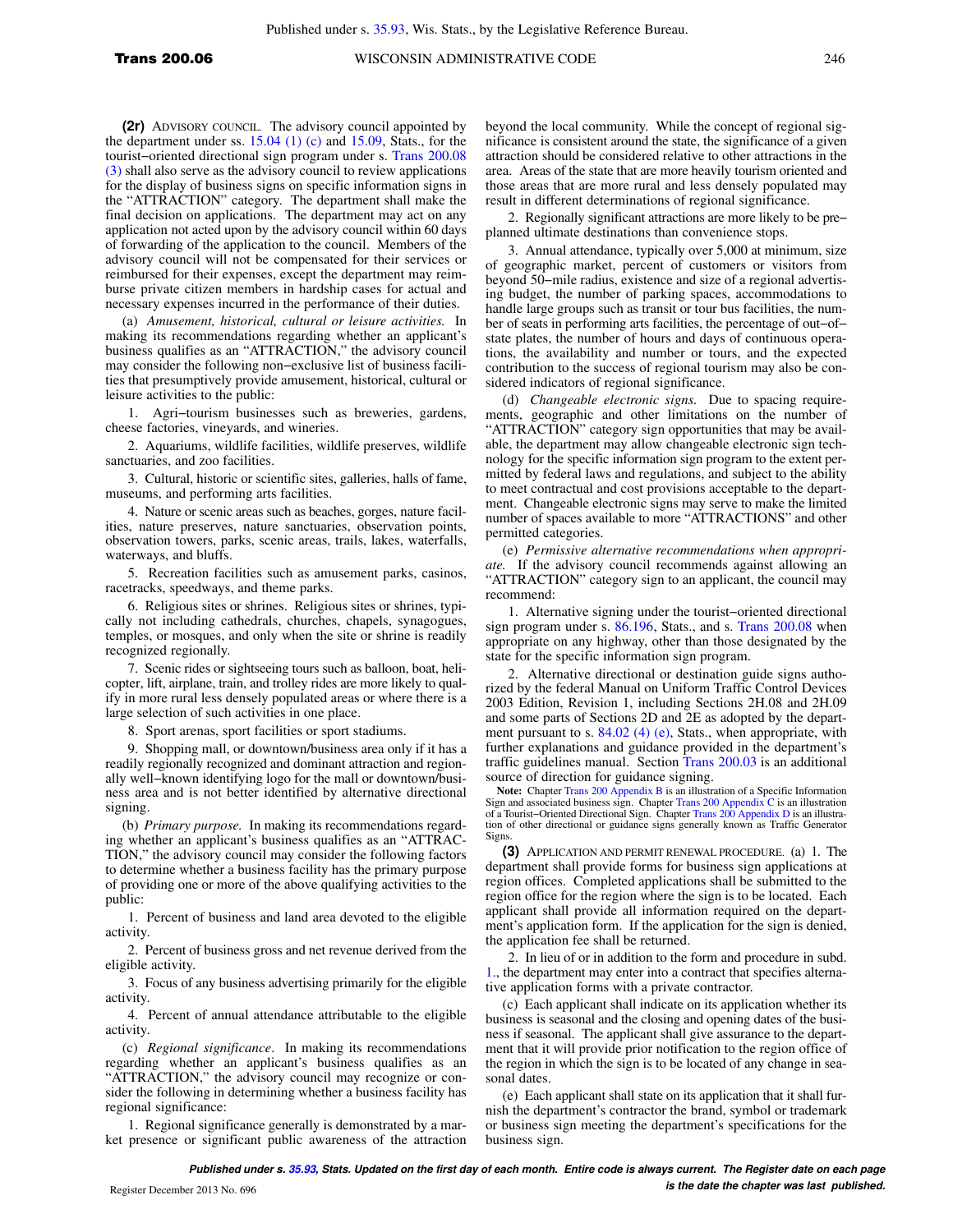(f) If an application is approved and a permit issued, an annual permit renewal fee shall be required for administrative costs and routine inspection. Annual renewal of the permit shall be subject to review and approval or denial by the department. If there are more business signs requested than the number that may be permitted, the permit shall be denied or not renewed in favor of existing permitted signs and then any eligible applicant providing a motorist service that is nearer the through federal−aid primary or secondary highway. If motorist services are at equal distance from the through federal−aid primary or secondary highway upon which the sign is to be placed, then the earliest received application shall have priority.

(g) Applications for permits may be submitted to the department within periods announced and publicized by the department. Applications received during announced periods may be considered project groups.

(h) The business for which a business sign is requested shall be the applicant and the permit shall be issued to the business.

(i) In lieu of the application and permit renewal procedure stated in pars. [\(a\)](https://docs.legis.wisconsin.gov/document/administrativecode/Trans%20200.06(3)(a)) to  $(h)$ , the department may enter into a contract that specifies alternative application and permit renewal procedures with a private contractor.

**(4)** FEES. The applicant requesting the erection of a business sign shall pay to the department an application fee of \$40 for administrative costs and the cost of routine sign inspection. A separate application and \$40 fee is required for each business sign requested. A business sign along the main roadway and its corresponding sign on an exit ramp sign under sub. [\(7\) \(a\) 4.](https://docs.legis.wisconsin.gov/document/administrativecode/Trans%20200.06(7)(a)4.) shall be considered 2 business signs. The applicant granted a permit shall pay the department an annual permit renewal fee of \$40 for each business sign and \$40 for each corresponding business sign on an exit ramp sign, if any, before the anniversary date of the erection of the business sign each year following erection of the sign. If the department does not receive payment of the annual renewal fee by the anniversary date, the department shall not renew the permit.

**(5)** CONTRACTS. (a) The department shall prepare plans and specifications for the manufacture, erection and maintenance of signs. The department's specifications shall require all sign panel supports to be of a breakaway design. The department may elect to undertake the manufacture and erection of signs by erection contract or by maintenance contract. The department may also elect to undertake the manufacture of specific information signs by separate contract from the maintenance or erection contracts, and contracts may be of any statewide, regional, district or local scope deemed reasonable and cost effective by the department. All erection and maintenance work shall be done under contracts administered by the department. No work may be done by any applicant. The applicant shall furnish the department's contractor the applicant's brand, symbol, trademark or name, or combination of these, or the business sign meeting the department's specifications as the business sign. All materials furnished as business signs by an applicant or by the department's contractor shall become and remain the property of the department once erected within any public highway, or as otherwise specified in the department's contract with its contractor. Failure to deliver the business sign within the specified period, to provide necessary supplemental signs, or to conform the sign to the department's specification may result in the forfeiture of the \$40 fee and another business may be given the opportunity to qualify for the vacated space.

(b) Sign maintenance contracts shall include provisions for installation of additional business signs on existing specific information signs; replacement of damaged, defective or obsolete signs; removal of signs; and covering and uncovering or removing and replacing signs for seasonal services.

(c) Maintenance contracts may contain provisions for a negotiated price for unanticipated erection of specific information signs, including supports.

(d) In lieu of or in addition to the contracting procedures stated in pars. [\(a\)](https://docs.legis.wisconsin.gov/document/administrativecode/Trans%20200.06(5)(a)) to [\(c\)](https://docs.legis.wisconsin.gov/document/administrativecode/Trans%20200.06(5)(c)), the department may enter into a contract that specifies alternative manufacture, erection, maintenance, marketing and implementation methods with a private contractor.

**(6)** SIGNING CRITERIA. (a) *Distance to motorist service.* The distance from a highway to a business shall be measured from the nearest edge of the main travelled roadway of the highway at an intersection or from the gore between the main travelled roadway and the exit ramp at an interchange to the centerline extended of the closest driveway to the business on the crossroad. At a double−exit interchange, the distance shall be measured for each pair of double exits and the shorter distance shall govern.

(b) *Lateral location.* The location for specific information signs shall be determined by the department to preserve highway safety, to take advantage of natural terrain, to have the least impact on the scenic environment, to minimize conflict with scenic easements, and to avoid visual conflict with other signs within the highway or with signs authorized or permitted under s. [84.30,](https://docs.legis.wisconsin.gov/document/statutes/84.30) Stats.

(c) *SIS grandfather provision.* Specific information signs lawfully erected with the department's approval before May 8, 1990, may be maintained subject to all other conditions of this section.

(e) *General sign specifications.* 1. Specific information signs. The sign panels for specific information signs shall have a blue background with a white legend and border. The sign panels, legend and borders shall be reflectorized but not illuminated. The size of the sign panels shall not exceed the minimum size necessary to accommodate the maximum number of business signs permitted using the required legend height and the interline and edge spacing.

2. Business signs. Business signs shall have a blue background with a white legend and border. Business signs shall be reflectorized. The principal legend should be at least equal in height to the directional legend on the specific information sign. If a business brand, symbol or trademark is used alone for a business sign, the border may be omitted. Business signs, including the brand, symbol or trademark or name, or combination of these, meeting the department's specifications, shall be provided to the department's contractor by the business. The brand, symbol or trademark or name, or combination of these, and any required legend shall not exceed the standard business sign size and any integral legend shall be in proportionate size. Businesses that provide diesel fuel as well as "GAS" services are encouraged to provide "DIESEL" as an integral legend on their business sign. The vertical and horizontal spacing between business signs on specific information signs shall not exceed 8 inches and 12 inches, respectively.

(f) *Legends.* All directional arrows and all letters and numbers used in the name of the type of motorist service and the directional legend shall be white and reflectorized.

**(7)** INTERSTATE HIGHWAYS AND OTHER FREEWAYS SPECIAL REQUIREMENTS. (a) *Sign location.* 1. Separate specific information signs. Except as provided in par. [\(b\) 3.,](https://docs.legis.wisconsin.gov/document/administrativecode/Trans%20200.06(7)(b)3.) a separate specific information sign shall be provided for each type of motorist service for which business signs are displayed.

2. Relationship to exit gore. The specific information signs shall be erected between the end of the acceleration lane at the previous interchange and 800 feet in advance of the beginning of the deceleration lane at the interchange from which the motorist services are available. There shall be at least 800 feet spacing between the signs. Excessive spacing shall be avoided. Spacing may be adjusted to avoid visual conflict with other signs.

3. Convenient reentry. Specific information signs shall not be erected at an interchange where the motorist cannot conveniently reenter the freeway and continue in the same direction of travel.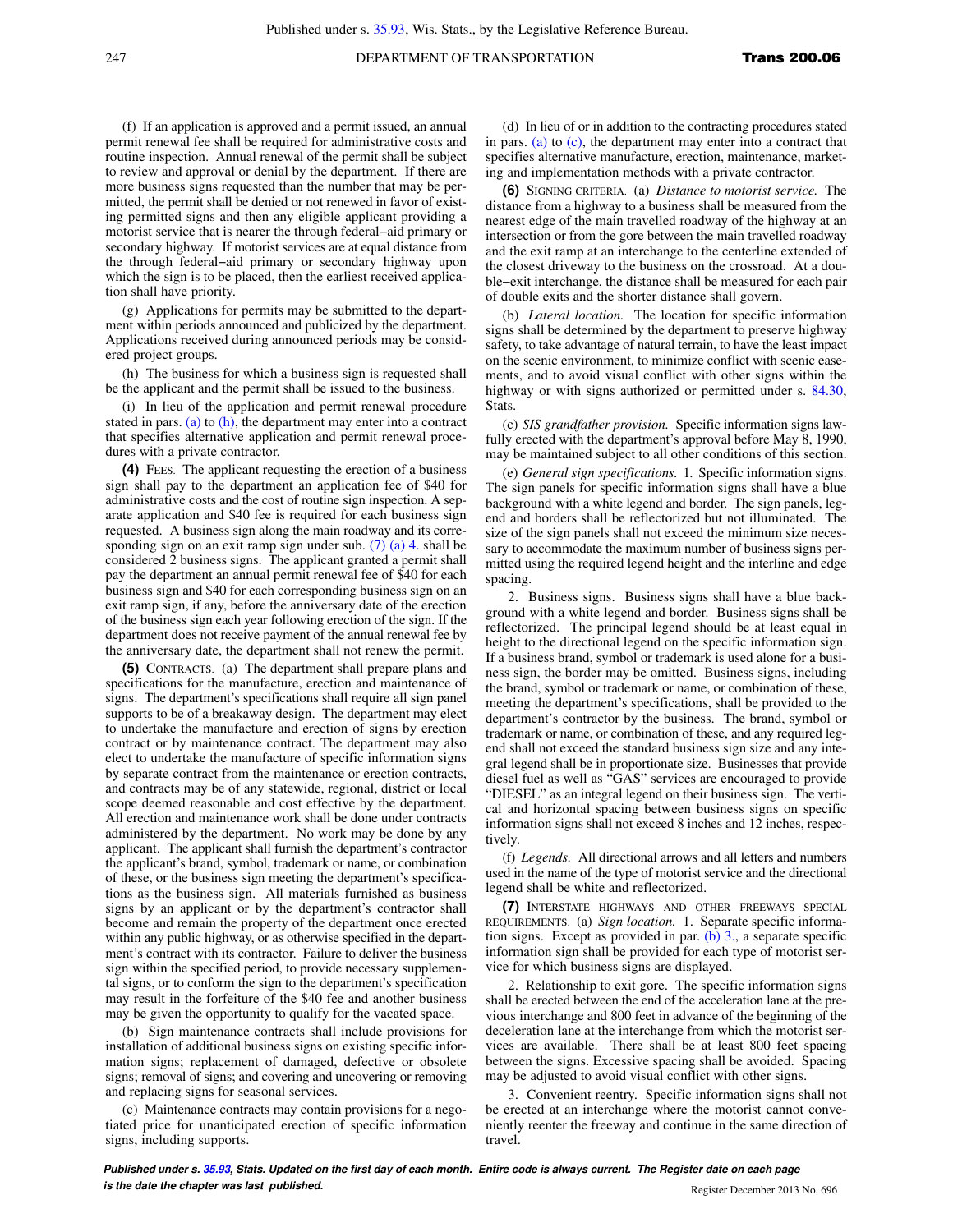4. Exit ramp signs. At single−exit interchanges where motorist service facilities are not visible from a ramp terminal, ramp signs shall be installed along the ramp or at the ramp terminal. These signs shall be provided by the business and shall correspond to the specific information signs along the main roadway but shall be reduced in size. Business signs for visible facilities may be omitted. The exit ramp signs shall include the distance to motorist service installations exceeding 3 miles and directional arrows in lieu of words. The minimum letter height shall be 4 inches except that any legend on a symbol shall be proportional to the size of the symbol.

(b) *Sign composition.* 1. Single−exit interchanges. At single− exit interchanges, the name of the type of motorist service followed by the exit number shall be displayed in one line above the business signs. At unnumbered interchanges, the directional legend "NEXT RIGHT (LEFT)" shall be substituted for the exit number.

2. Double−exit interchanges. At double−exit interchanges, the specific information signs shall consist of 2 sections, one for each exit. The top section shall display the business signs for the first exit and the lower section shall display the business signs for the second exit. No more than one−half of the maximum number of signs permitted at an intersection shall be permitted for each exit. The name of the type of motorist service followed by the exit number shall be displayed in a line above the business signs in each section. At unnumbered interchanges, the legends "NEXT RIGHT (LEFT)" and "SECOND RIGHT (LEFT)" shall be substituted for the exit numbers. Where a type of motorist service is to be signed for at only one exit, one section of the specific information sign may be omitted. The number of business signs, total of both sections, shall be limited to the number specified in s. [86.195](https://docs.legis.wisconsin.gov/document/statutes/86.195(5)(b)) [\(5\) \(b\)](https://docs.legis.wisconsin.gov/document/statutes/86.195(5)(b)), Stats.

3. Interchanges with fewer facilities. a. At interchanges where not more than 3 qualified facilities are available for each of 2 or more types of motorist services, business signs for 2 types of motorist services may be displayed on the same specific information sign. When 2 types of motorist services are displayed on one sign, the business sign panels shall be limited to 3 for each motorist service type, or 4 for one motorist service type and 2 for the other motorist service type. Not more than 6 business sign panels may be displayed on one specific information sign.

b. At interchanges where not more than 2 qualified facilities are available for each of 3 or more types of motorist services, business signs for 3 types of motorist services may be displayed on the same specific information sign. Not more than 2 business signs for each type of motorist service may be displayed in combination on a specific information sign with 3 types of motorist services. When it becomes necessary to display a third business sign for a type of motorist service displayed in combination, the business signs involved shall then be displayed in compliance with subd. [1.,](https://docs.legis.wisconsin.gov/document/administrativecode/Trans%20200.06(7)(b)1.) [2.](https://docs.legis.wisconsin.gov/document/administrativecode/Trans%20200.06(7)(b)2.) or [3. a.](https://docs.legis.wisconsin.gov/document/administrativecode/Trans%20200.06(7)(b)3.a.)

c. The name of each type of motorist service shall be displayed above its respective business signs, and the exit number shall be displayed above the names of the types of motorist services. At unnumbered interchanges, the legend "NEXT RIGHT (LEFT)" shall be substituted for the exit number. Business signs shall not be combined on a specific information sign when it is anticipated that additional motorist service facilities will become available in the near future.

(c) 1. Business sign size. Each business sign displayed on a "GAS" specific information sign shall be contained within a 48−inch−wide and 36−inch−high rectangular background area, including border. Each business sign displayed on a "FOOD," "LODGING," "CAMPING" OR "ATTRACTION" specific information sign shall be contained within a 60−inch−wide and 36−inch−high rectangular background area, including border. If 2 business signs are displayed for 3 different types of motorist services on one specific information sign, the business sign size shall

be contained within a 48−inch−wide and 36−inch−high rectangular background area, including border.

**Note:** After August 1, 2007, the Department may require all newly−erected or replacement specific information signs to contain business signs within a 48−inch wide and 36−inch high rectangular background area, including border, in order to accommodate the newly added ATTRACTIONS category of signs.

2. Legends. All letters used in the name of the type of motorist service and the directional legend shall be 10−inch capital letters. Numbers shall be 10 inches in height.

**(8)** EXPRESSWAYS—SPECIAL REQUIREMENTS*.* (a) *Sign location.* 1. Interchanges. The location of specific information signs and exit ramp signs erected for interchanges shall be the same as for interstate highways and freeways under sub. [\(7\) \(a\).](https://docs.legis.wisconsin.gov/document/administrativecode/Trans%20200.06(7)(a))

2. Intersections. The locations of specific information signs, the spacing between specific information signs, and between specific information signs and other traffic control devices shall be determined on the basis of the department's engineering study.

(b) *Sign composition.* The composition of specific information signs and exit ramp signs erected for interchanges shall be the same as for interstate highways and freeways under sub. [\(7\) \(b\).](https://docs.legis.wisconsin.gov/document/administrativecode/Trans%20200.06(7)(b))

(c) *Sign size.* 1. 'Interchanges'. Business signs shall conform to the sizes specified for interstate highways and freeways under sub.  $(7)$  (c) 1. Legends shall conform to the requirements for interstate highways and freeways under sub. [\(7\) \(c\) 2.](https://docs.legis.wisconsin.gov/document/administrativecode/Trans%20200.06(7)(c)2.)

2. Intersections. Each business sign shall be contained within a 36−inch−wide and 24−inch−high rectangular background area, including border. All letters used in the name of the type of motorist service and the directional legend shall be 6−inch capital letters.

**(9)** CONVENTIONAL HIGHWAYS—SPECIAL REQUIREMENTS. (a) *Sign location.* The location of the specific information signs shall be the same as specified for expressway intersections under sub. [\(8\) \(a\) 2.](https://docs.legis.wisconsin.gov/document/administrativecode/Trans%20200.06(8)(a)2.)

(b) *Sign composition.* The composition of the specific information signs shall be the same as specified for expressway intersections under sub. [\(8\) \(b\).](https://docs.legis.wisconsin.gov/document/administrativecode/Trans%20200.06(8)(b))

(c) *Sign size.* Each business sign shall be contained within a 24−inch−wide and 18−inch−high rectangular background area, including border. All letters used in the name of the type of motorist service and the directional legend shall be 4−inch capital letters.

**(10)** COMPLIANCE WITH FEDERAL LAW. The department may promulgate an emergency administrative rule under s. [227.24,](https://docs.legis.wisconsin.gov/document/statutes/227.24) Stats., that supersedes this chapter whenever federal standards become more restrictive than this chapter.

**(11)** SIGN REMOVAL. (a) The department may remove a business sign at any time for any of the following reasons:

1. Failure to comply with any of the restrictions under sub. [\(1\);](https://docs.legis.wisconsin.gov/document/administrativecode/Trans%20200.06(1))

2. Failure to comply with any of the motorist service standards under sub. [\(2\);](https://docs.legis.wisconsin.gov/document/administrativecode/Trans%20200.06(2))

3. Failure to comply with any application or permit renewal requirement under sub. [\(3\).](https://docs.legis.wisconsin.gov/document/administrativecode/Trans%20200.06(3))

4. Failure to receive timely payment of any fee required by the department under sub. [\(4\);](https://docs.legis.wisconsin.gov/document/administrativecode/Trans%20200.06(4))

5. Failure to comply with any signing criteria under sub. [\(6\)](https://docs.legis.wisconsin.gov/document/administrativecode/Trans%20200.06(6)(a))  $(a)$ :

6. Failure to comply with an emergency rule promulgated by the department to comply with more restrictive federal standards under sub.  $(10)$ ;

7. Failure to have a valid business sign permit approved by the department at the time the sign is removed;

8. Failure to comply with any condition of any business sign permit;

(b) The department may also remove a business sign to facilitate construction, maintenance or utility work within the limits of the public highway, including sign erection or maintenance, when

**Published under s. [35.93,](https://docs.legis.wisconsin.gov/document/statutes/35.93) Stats. Updated on the first day of each month. Entire code is always current. The Register date on each page is the date the chapter was last published.** Register December 2013 No. 696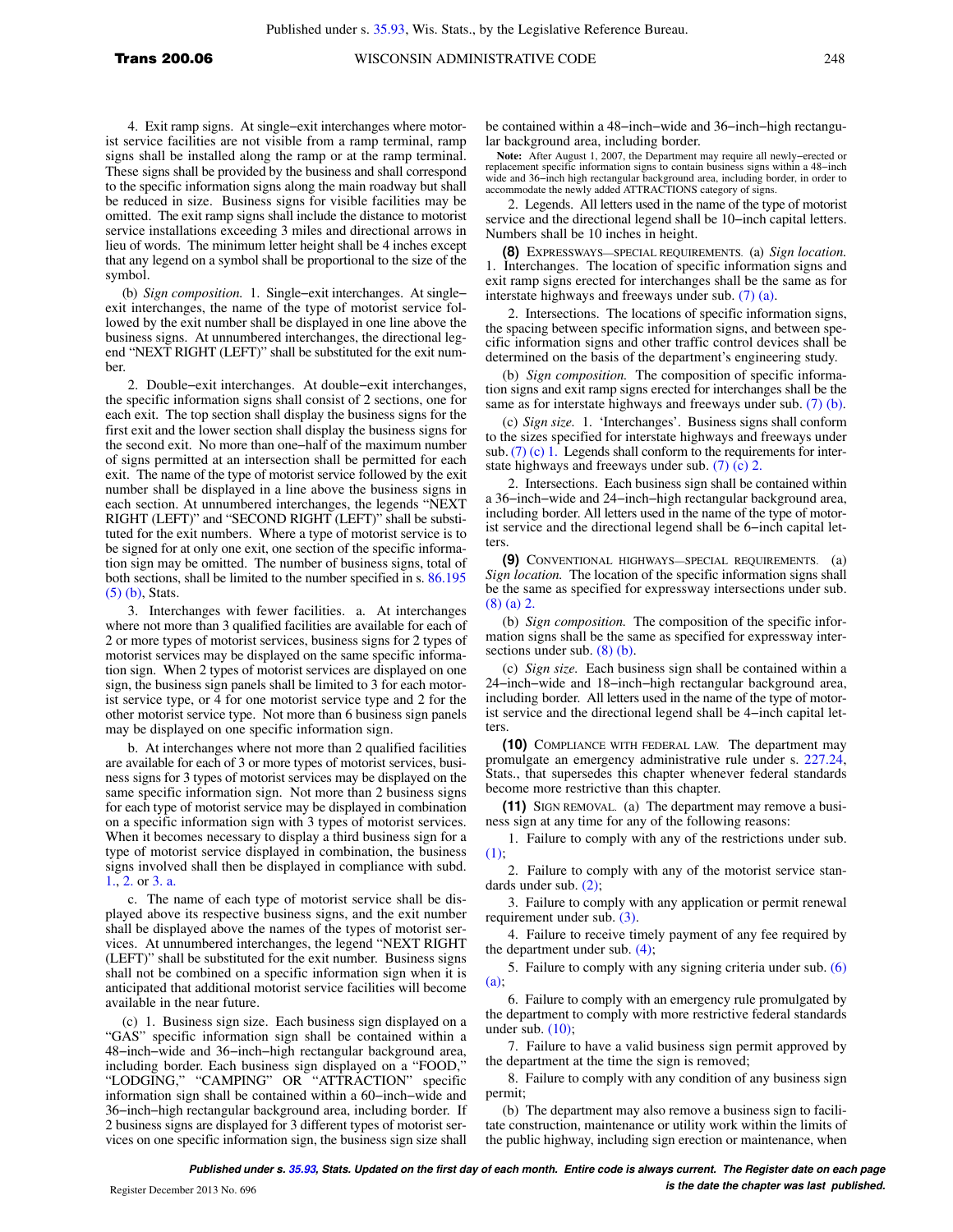approved by the department. The department shall provide restoration of the sign upon completion of the work.

(c) Removal of a business sign by the department shall not be stayed by the filing of any contested case, by any appeal of the department's decision or order to remove the sign, or while the final decision is pending in any contested case or appeal.

(d) Removal of a business sign by the department as a result of the department's denial of a permit renewal shall not be stayed pending the final decision in any contested case or any appeal of the department's denial of the permit renewal.

(e) The department may remove a business sign at any time for any reason stated in this subsection whether the reason for removal occurs before or after issuance of the permit by the department, renewal or denial of the permit, or erection of the sign.

(f) The department may remove a business sign at any time for any reason stated in this subsection whether the reason for removal results from action or inaction of the department, an applicant, permittee, the department's contractor, or any other person or any other event or occurrence. The department shall provide for restoration of the sign, or refund, if the removal results from an error of the department or the department's contractor in locating the sign.

**(12)** (a) *Priority.* The department will establish an initial application period for "ATTRACTION" category signs ending the first day of the second month commencing after the effective date of this chapter. If, after review by the advisory committee, there are more eligible applicants than spaces available at any one location, priority will be given to those eligible "ATTRAC-TIONS" recommended by the advisory committee and closest to the intersection or exit. When there is any eligible attraction within the first 3 miles from the intersection or exit that has applied, no applicants outside the 3−mile distance may be approved. Remaining applications will be retained for consideration when space becomes available for attractions at that location. Following the initial application period when opportunities arise to replace or add an attraction to a specific information sign, the applications on file for that sign location will be referred to the advisory council for review of current eligibility. The advisory council report will be used by the department in determining which applicant will be approved. The department will select the eligible attraction closest to the intersection or exit. When 2 or more eligible attractions exist at the same distance from the intersection or interchange, the date the application was received may be used as a tiebreaker. After the sign has been erected, attractions cannot be removed from a sign based on distance alone.

(b) *Distance.* If the attraction is greater than 3 miles but less than the 5−mile limit from the highway interchange, the ramp sign shall include the number of miles to that location as part of the business logo. The ramp sign shall also include the number of miles to the location if the distance limit for the category of "ATTRACTION" is increased by a statutory enactment of the Wisconsin Legislature that is consistent with federal law.

(c) *Seasonal attractions*. If the attraction is seasonal, the attraction business sign will be removed or covered with a closed plaque during the off−season. If a waiting list exists, the department may offer the spot temporarily, but the seasonal business will go back on the sign during the next "open" season.

**Note:** A different rate may be necessary to accommodate seasonal businesses due to the increased maintenance necessary.

**History:** Cr. [Register, March, 1984, No. 339,](https://docs.legis.wisconsin.gov/document/register/339/B/toc) eff. 4−1−84; emerg. am. (1) (intro.), (a) to (h), (k), (q), (3) (e) and (f), (4) (a), (5) (a) and (b), (6) (e) 2., (7) (a) 4., r. (1) (a) and (b), (3) (d), (4) (b) to (d), cr. (1) (x), (3) (i), (5) (d), and (12), r. and recr. (3) (g), (n)<br>eff. 6–13–86; am. (1) (intro.), (e), (h), (k), (q), (3) (e) and (f), (5) (a) and (b), (6) (e)<br>2. and (7) (a) 4., r. (1) ( [September, 1986, No. 369,](https://docs.legis.wisconsin.gov/document/register/369/B/toc) eff. 10−1−86; am. (1) (d), (f) to (h), (k), (3) (f) and (5) (a), renum. (4) (a) to be (4) and am., r. (4) (b) to (d), cr. (3) (i), (5) (d) and (12), [Register,](https://docs.legis.wisconsin.gov/document/register/374/B/toc) [February, 1987, No. 374,](https://docs.legis.wisconsin.gov/document/register/374/B/toc) eff. 3−1−87; am. (1) (intro.), (h), (p), (2) (intro.), (6) (e), (7) (b) and (8) (a) 2., r. (1) (e), (x), (2) (a) to (d), (3) (b) and (6) (d), r. and recr. (6) (a), (c), (7) (c) 1. and (8) (b), renum. (12) to be (3) (a) 2. and am., [Register, July, 1992,](https://docs.legis.wisconsin.gov/document/register/439/B/toc) [No. 439,](https://docs.legis.wisconsin.gov/document/register/439/B/toc) eff. 8–1–92; correction in (9) (b) made under s. 13.93 (2m) (b) 7., Stats., [Reg-](https://docs.legis.wisconsin.gov/document/register/519/B/toc)

[ister March 1999 No. 519](https://docs.legis.wisconsin.gov/document/register/519/B/toc); CR 05–082: r. and recr. (7) (b) 3., am. (7) (c) 1. [Register](https://docs.legis.wisconsin.gov/document/register/602/B/toc)<br>[February 2006 No. 602,](https://docs.legis.wisconsin.gov/document/register/602/B/toc) eff. 3–1–06; CR 06–103: am. (2) and (7) (c) 1., cr. (2g), (2r)<br>and (12) [Register July 2007 No. 619](https://docs.legis.wisconsin.gov/document/register/619/B/toc), eff. 8–1–07; **(7) (b) 3. a. [Register December 2013 No. 696](https://docs.legis.wisconsin.gov/document/register/696/B/toc), eff. 1−1−14.**

**Trans 200.07 Handicapped parking signs. (1)** PUR-POSE. The purpose of this section is to define and illustrate the design, size and installation requirements of the official traffic signs required under s. [346.503 \(1m\)](https://docs.legis.wisconsin.gov/document/statutes/346.503(1m)), Stats., related to reserved parking spaces for handicapped persons.

**(2)** SIGN DESCRIPTION. (a) The sign shall consist of a white rectangle with longer dimension vertical, having green message, a green arrow, if required under this section, and a blue and white international symbol for the barrier−free environments. The sign may be reflective or non−reflective.

(b) The sign shall include the words "reserved parking" and the words "vehicles with VET or DIS plates or state disabled card"or other words with a similar meaning.

(c) The size of the sign shall be not less than 12 inches by 18 inches. When used on a highway with a speed limit of more than 35 miles per hour, it shall be not less than 18 inches by 24 inches.

(d) A right arrow, left arrow or the words "This Stall" or similar wording shall be included near the bottom of the sign.

**(3)** SIGN PLACEMENT. Each sign shall be erected on an adequate support. On highways, the vertical distance from roadway to the bottom of a sign shall be not less than 7 feet, except when overhead obstructions necessitate a lower height. In off−highway parking lots, the vertical distance from the parking lot surface, or top of curb if any, to the bottom of a sign shall be not less than 4 feet. A single sign with the message "This Space" or similar wording shall be used to designate a single reserved space. At least 2 signs are required for multiple reserved spaces. When 2 signs are used they shall be located at the outermost limits of the spaces reserved and, by arrow, designate the location of the reserved spaces.

(a) A sign shall be located at the end of an angled or right− angled space and shall be set to face a motorist entering the space.

(b) When the reserved space is parallel to the edge of a roadway, a sign shall be set at an angle of approximately  $30^{\circ}$  with the line of traffic.

**(4)** Signs which are in place prior to May 1, 1983 may remain in place and have the same effect as the signs described herein for 5 years after May 1, 1983 provided that they include the international symbol for barrier−free environments and the wording required under sub. [\(2\) \(b\)](https://docs.legis.wisconsin.gov/document/administrativecode/Trans%20200.07(2)(b)) either as part of the original sign or on a supplementary plaque or plaques. The requirements under sub. [\(3\)](https://docs.legis.wisconsin.gov/document/administrativecode/Trans%20200.07(3)) do not apply to these signs.

**History:** Cr. [Register, April, 1983, No. 328](https://docs.legis.wisconsin.gov/document/register/328/B/toc), eff. 5−1−83; r. (5), [Register, Septem-](https://docs.legis.wisconsin.gov/document/register/369/B/toc)[ber, 1986, No. 369](https://docs.legis.wisconsin.gov/document/register/369/B/toc), eff. 10−1−86; correction made in (4) under s. 13.93 (2m) (b) 14., Stats., [Register, July, 1992, No. 439;](https://docs.legis.wisconsin.gov/document/register/439/B/toc) correction in (1) made under s. 13.92 (4) (b) 7., Stats., [Register March 2012 No. 675](https://docs.legis.wisconsin.gov/document/register/675/B/toc).

**Trans 200.08 Tourist−oriented directional signs. (1)** SIGNS PERMITTED. The department and local authorities that have adopted an enabling ordinance may authorize the erection and maintenance of tourist−oriented directional signs within highways under their jurisdiction subject to the provisions of s. [86.196,](https://docs.legis.wisconsin.gov/document/statutes/86.196) Stats., and the following restrictions:

(a) No tourist−oriented directional sign may be erected or maintained by an applicant.

(b) No tourist−oriented directional sign may be erected or maintained for any business that has a guidance sign erected on a right−of−way under s. [Trans 200.03](https://docs.legis.wisconsin.gov/document/administrativecode/Trans%20200.03) on the same road, in the same direction, unless the guidance sign is removed before the tourist− oriented directional sign is erected.

(c) No tourist−oriented directional sign may be installed or maintained directing to a tourist−oriented business, service or activity that is located within an urban area as defined by s. [86.196](https://docs.legis.wisconsin.gov/document/statutes/86.196(1)(c)) [\(1\) \(c\),](https://docs.legis.wisconsin.gov/document/statutes/86.196(1)(c)) Stats.

**Published under s. [35.93,](https://docs.legis.wisconsin.gov/document/statutes/35.93) Stats. Updated on the first day of each month. Entire code is always current. The Register date on each page is the date the chapter was last published. is the date the chapter was last published.** Register December 2013 No. 696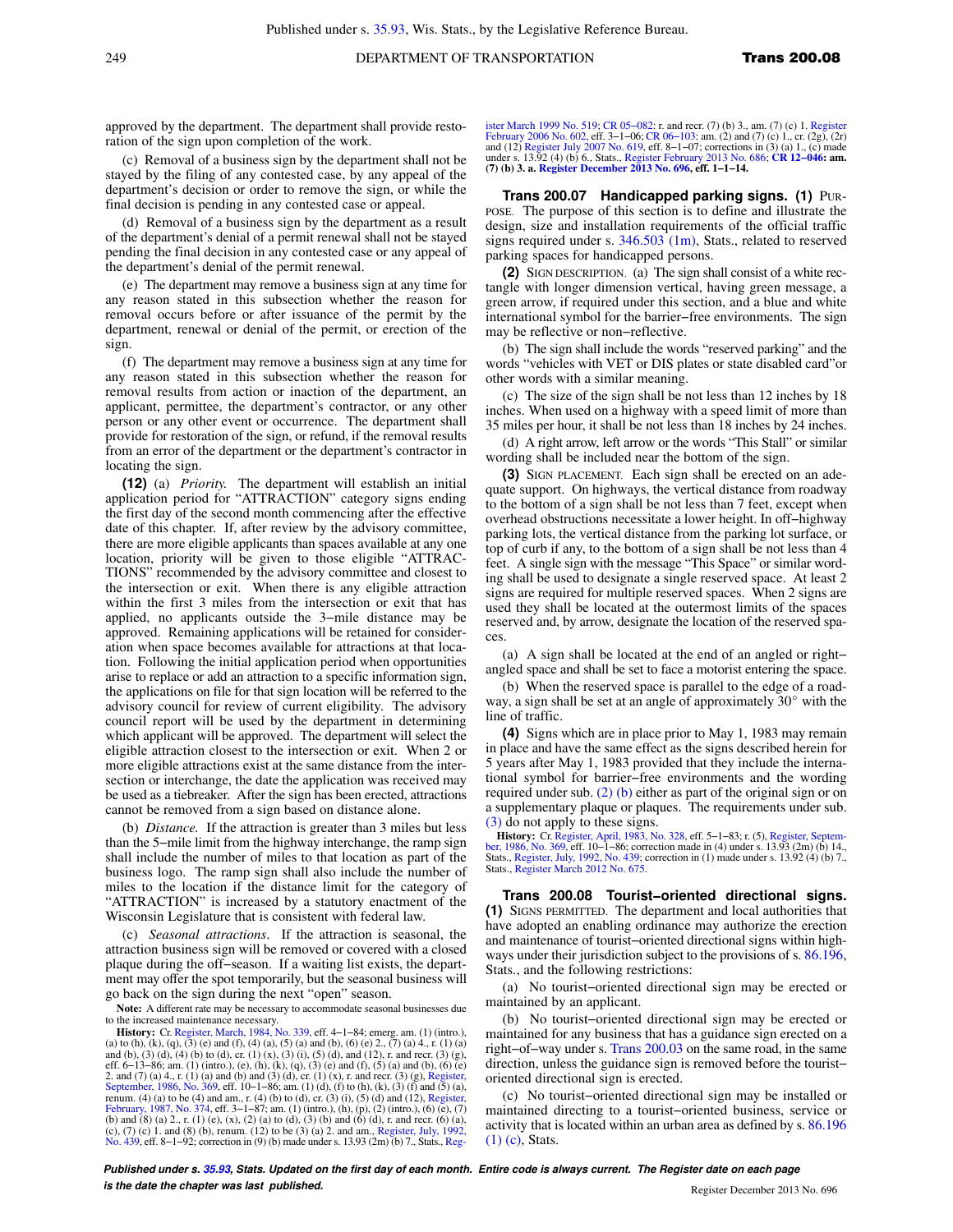utes, as determined by the department. (e) No tourist−oriented directional sign may be erected or maintained if the applicant has an outdoor advertising sign for the same business, service or activity in violation of s. [84.30](https://docs.legis.wisconsin.gov/document/statutes/84.30), Stats., or ch. [Trans 201.](https://docs.legis.wisconsin.gov/document/administrativecode/ch.%20Trans%20201)

(f) Any person permitted to have a tourist−oriented directional sign shall provide for the installation and maintenance of any supplemental signing deemed necessary by the department to guide traffic to the tourist−oriented business, service or activity.

(g) 1. No tourist−oriented directional sign may be erected on a conventional state trunk highway directing to a tourist−oriented business, service or activity that is located on a freeway, expressway or any other conventional state trunk highway. Local authorities may adopt similar restrictions with reference to highways under their jurisdiction.

2. No tourist−oriented directional sign may be erected on an expressway directing to a tourist−oriented business, service or activity that is located on a freeway or any other expressway.

(h) No intersection tourist−oriented directional assembly may be erected or maintained at a location such that there exists another intersection between the assembly and the intersection at which the assembly applies. The department may authorize advance tourist−oriented directional assemblies in accordance with sub. [\(6\) \(d\)](https://docs.legis.wisconsin.gov/document/administrativecode/Trans%20200.08(6)(d)) and [\(e\)](https://docs.legis.wisconsin.gov/document/administrativecode/Trans%20200.08(6)(e)) at locations where 2 intersections are so closely spaced that it is not practical to install intersection tourist−oriented directional assemblies between the 2 intersections.

(i) The location of an existing official traffic control device, or the need for a new device, shall take precedence over the location of a tourist−oriented directional sign, either existing or proposed.

(j) The department reserves the right to require the relocation or removal of tourist−oriented directional signs, if necessary, for the safety of the traveling public, to install official traffic signs at or in the vicinity of existing tourist−oriented directional signs.

(k) When there are more tourist−oriented directional signs requested than the number that may be permitted, priority shall be given in the following order:

1. The businesses, services or activities with existing permitted tourist−oriented directional signs.

2. Businesses, services or activities with the earliest received application. Applications received on the same day will be considered received simultaneously.

3. The business, service or activity that is nearest the highway on which the tourist−oriented directional sign is located.

(L) Any tourist−oriented directional sign for a business, service or activity operated on a seasonal basis shall be removed during off−seasons. The permittee shall notify the department or its contractor not less than 15 calendar days before the closing and reopening date.

(m) No tourist−oriented directional sign may be erected or maintained:

1. That does not meet department specifications.

2. That has an objectionable appearance as determined by the department due to accident, vandalism, fading, deterioration or other causes.

3. That fails to conform with Wisconsin or federal statutes or rules.

4. In violation of an order of the department or any court of competent jurisdiction.

5. For any business service or activity that fails to conform with all applicable laws concerning the provision of public accommodations without regard to race, religion, color, sex, sexual orientation or national origin.

6. If the business, service or activity does not meet pertinent health and other administrative regulations including, but not limited to, licensure by an appropriate agency.

7. Until an investigation by the department determines that no conflict resulting in unsafe driving conditions will exist with other official traffic control devices.

8. Which displays the hours of operation or dates of operation, if seasonal, of the business, service or activity.

9. To direct to a business, service or activity that is located on the same highway on which tourist−oriented directional signs are requested.

(n) Tourist−oriented directional sign removal shall not be stayed by filing any appeal of the department's decision or order to remove a tourist−oriented directional sign. A reviewing court may order a stay upon such terms as it deems proper pursuant to s. [227.54](https://docs.legis.wisconsin.gov/document/statutes/227.54), Stats.

(o) Tourist−oriented directional sign removal shall not affect a sign requestor's liability for any unpaid fees, interest and costs of collection as determined by the department.

**(2)** BUSINESSES, SERVICES, ACTIVITIES PERMITTED. In order to qualify for a tourist−oriented directional sign, the business, service or activity:

(a) Shall be conducted in an appropriate area or in a building appropriately designed for the purpose and shall be open to the public;

(b) May not be conducted in a building principally used as a residence unless there is a convenient, separate and well−marked entrance leading to the business, service or activity;

(c) Shall be maintained in a manner consistent with standards generally accepted for that type of business, service or activity;

(d) Shall be of significant interest to the traveling public to the extent that 50% or more of its annual visitors or its annual gross income is derived from customers residing outside the immediate area in which the business, service or activity is located; and

(e) Shall qualify under one of the following categories:

1. Gas. Services provided shall conform with provisions of s. [86.195 \(3\) \(a\)](https://docs.legis.wisconsin.gov/document/statutes/86.195(3)(a)), Stats.

2. Food. Services provided shall conform with provisions of s. [86.195 \(3\) \(b\),](https://docs.legis.wisconsin.gov/document/statutes/86.195(3)(b)) Stats.

3. Lodging. Services provided shall conform with provisions of s. [86.195 \(3\) \(c\)](https://docs.legis.wisconsin.gov/document/statutes/86.195(3)(c)), Stats.

4. Camping. Services provided shall conform with provisions of s.  $86.195(3)$  (d), Stats.

5. Tourist attraction. A tourist attraction shall:

a. Be of significant interest to the traveling public;

b. Be open a minimum of 8 hours per day, and 5 days per week, if the highway on which the tourist−oriented directional sign is located is a state trunk highway;

c. Be in operation the greater part of 3 consecutive months, if the highway on which the tourist−oriented directional sign is located is a state trunk highway; and

d. Be licensed or approved if required.

**(3)** ADVISORY COUNCIL. The department may appoint an advi-sory council under ss. [15.04 \(1\) \(c\)](https://docs.legis.wisconsin.gov/document/statutes/15.04(1)(c)) and [15.09](https://docs.legis.wisconsin.gov/document/statutes/15.09), Stats., to review applications for tourist−oriented directional signs on the state trunk highway system in the tourist attraction category and for "ATTRACTION" category signs under s. [Trans 200.06.](https://docs.legis.wisconsin.gov/document/administrativecode/Trans%20200.06) This 7 member council shall include representatives from the tourism industry, department of tourism, department of safety and professional services, and other organizations as determined by the department and shall make recommendations to the department to approve or deny applications. The department shall make the final decision on applications. The department shall furnish to the advisory council minimum criteria and requirements for the uniform evaluation and assessment of applications. The department, in collaboration with the advisory council, may make revisions to

**Published under s. [35.93,](https://docs.legis.wisconsin.gov/document/statutes/35.93) Stats. Updated on the first day of each month. Entire code is always current. The Register date on each page is the date the chapter was last published. is the date the chapter was last published.**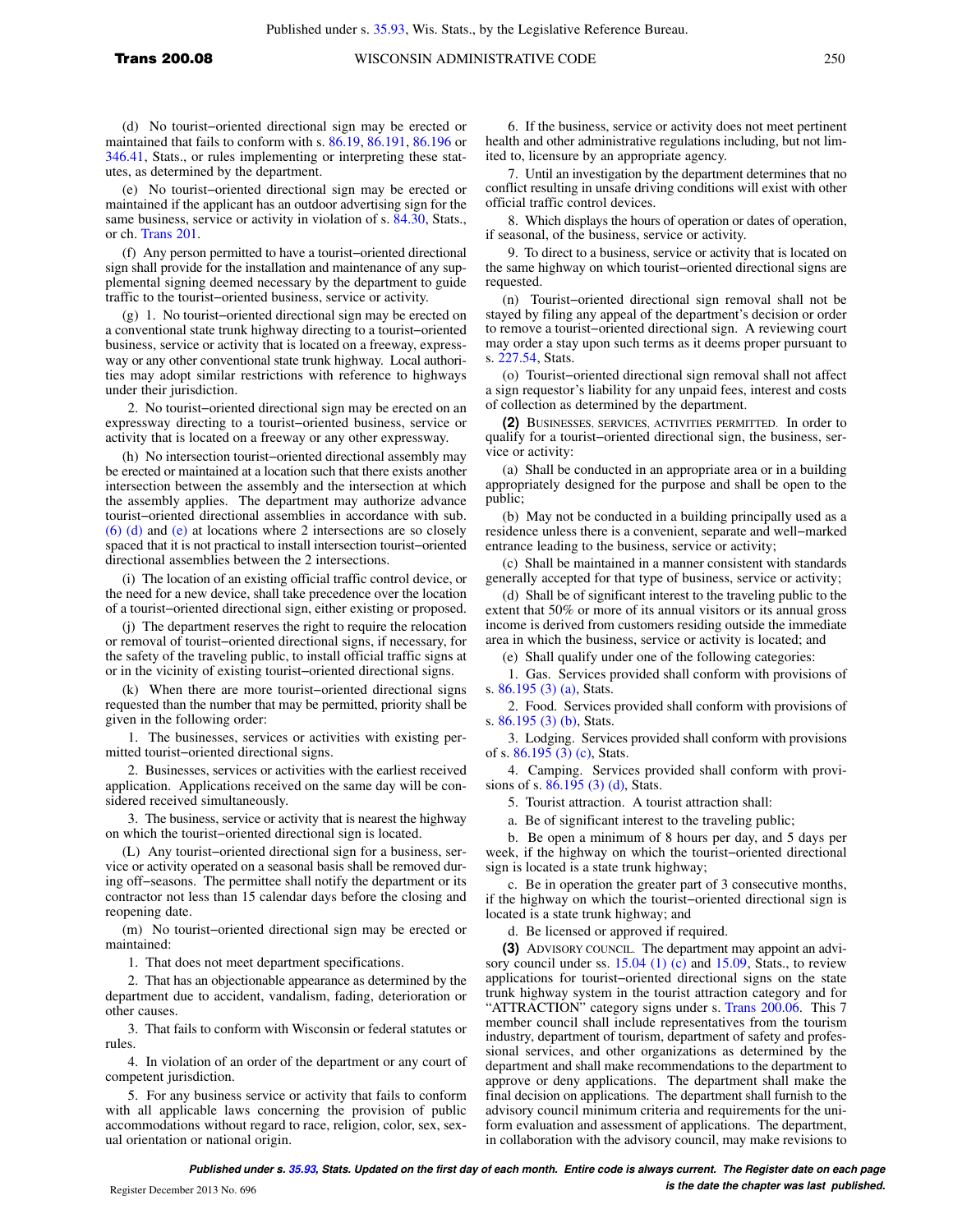## 251 **DEPARTMENT OF TRANSPORTATION Trans 200.08**

the application evaluation criteria if at any time it is apparent that the criteria or implementation process are inequitable to the applicants or that the signing itself creates operational or safety concerns. The advisory council shall meet as needed to consider and make recommendations on applications received by the department. The department may act on any application not acted upon by the advisory council within 60 days of forwarding of the application to the council. Members of the advisory council will not be compensated for their services or reimbursed for their expenses, except the department may reimburse private citizen members in hardship cases for actual and necessary expenses incurred in the performance of their duties.

**(4)** APPLICATION, PERMIT AND RENEWAL PROCEDURE. (a) The department shall provide forms for tourist−oriented directional sign applications at its region offices. Completed applications shall be submitted to the region office for the region where the tourist−oriented directional sign is to be located. Each applicant shall provide all information required on the department's application form. If the application for the tourist−oriented directional sign is denied, the application fee shall be returned.

(b) Each applicant shall give written assurance on its application to the department that the applicant's business, service or activity conforms with all applicable laws concerning the provision of public accommodations without regard to race, religion, color, sex, sexual orientation or national origin.

(c) Each applicant shall indicate on its application whether its business, service or activity is seasonal and the closing and opening dates of the business if seasonal. The applicant shall give assurance to the department that it will provide prior notification of at least 15 calendar days to the region office of the region in which the tourist−oriented directional sign is located of any change in seasonal dates.

(d) Each applicant shall state on its application that it shall furnish the department, upon granting of the permit, the legend and directional information meeting the department's specifications for tourist−oriented directional signs.

(e) If a tourist−oriented directional sign application is approved, the application fee of \$20.00 per year for each year of the initial 5−year period of the tourist−oriented directional sign program shall be retained by the department for administrative costs and routine inspection. Renewal of the permit shall be subject to review and approval or denial by the department and the department shall re−evaluate the fee during the 5−year period and shall establish a new fee to cover costs in order to comply with s. [86.196 \(2\) \(c\),](https://docs.legis.wisconsin.gov/document/statutes/86.196(2)(c)) Stats.

(f) The business, service or activity for which a tourist−oriented directional sign is requested shall be the applicant's and the permit shall be issued to the applicant.

(g) In lieu of the application and permit renewal procedure under pars. [\(a\)](https://docs.legis.wisconsin.gov/document/administrativecode/Trans%20200.08(4)(a)) to  $(f)$ , the department may enter into a contract or contracts with a private contractor or contractors that specify substantially similar application and permit renewal procedures.

(h) Notwithstanding any prior grant or renewal of a tourist−oriented directional sign permit, the renewal of the permit shall not be granted, or the permit previously granted shall be revoked for any one of the following reasons:

1. If the qualified business, service or activity fails to provide the services required to qualify for a tourist−oriented directional sign so as to justify a finding that the business, service or activity is not in substantial compliance with this section;

2. If the qualified business, service or activity fails during its normal business season to open for business for more than 7 consecutive days, or for more than 10 days cumulatively, during any one−month period, unless the department finds that such closure was beyond the control of the owner or responsible operator or that the closure was justified by extenuating circumstances.

(i) If, due to fire, accident or similar cause, a qualified business, service or activity becomes inoperable for an extended period of time, exceeding 7 days, but not more than 90 days, its tourist−oriented directional sign shall be temporarily removed but shall not lose its priority. Under these circumstances, it shall be unnecessary to reapply prior to the normal time for a permit renewal. Further extensions may be granted if good cause is shown. However, failure of the owner or responsible operator to proceed with necessary repairs as rapidly as possible shall cause loss of the right to continued placement of the tourist−oriented directional sign and will require a new permit application.

(j) All tourist−oriented directional sign permits may be canceled by the department on 30 days written notice; except that when good cause is shown, a permit may be canceled with 10 days written notice.

**(5)** FEES. (a) The applicant requesting the erection of a tourist−oriented directional sign shall pay to the department an application fee of \$100.00, representing \$20.00 each year, to cover a 5−year period, for administrative costs and the cost of routine tourist−oriented directional sign inspection. The 5−year period begins on the date the sign is erected. A separate application and \$100.00 fee is required for each tourist−oriented directional sign and for each advance tourist−oriented directional sign requested. The department shall re−evaluate the fee during the initial 5−year period of the tourist−oriented directional sign program and shall establish a new fee to cover costs in order to comply with s. [86.196 \(2\) \(c\)](https://docs.legis.wisconsin.gov/document/statutes/86.196(2)(c)), Stats. The applicant granted a permit shall pay the department a fee established by the department for each tourist−oriented directional sign and for each advance tourist−oriented directional sign, if any, before the anniversary date of the erection of the tourist−oriented directional sign for each 5−year period following the erection of the sign. If the department does not receive payment of the fee by the 5−year anniversary date, the department may decline to renew the permit and the tourist−oriented directional sign may be removed.

(b) Applicants shall be responsible for the full cost of fabricating and supplying tourist−oriented directional signs to the department, in accordance with specifications established by the department. If the tourist−oriented directional sign program is privately contracted, signs may be furnished by the contractor.

(c) After application approval, the department or its contractor shall install tourist−oriented directional signs supplied by the applicant or the contractor and an appropriate installation fee will be charged the applicant.

(d) Any tourist−oriented directional sign determined by the department to be ineffective due to accident, vandalism or wear shall be replaced at the expense of the applicant in accordance with pars. [\(b\)](https://docs.legis.wisconsin.gov/document/administrativecode/Trans%20200.08(5)(b)) and [\(c\)](https://docs.legis.wisconsin.gov/document/administrativecode/Trans%20200.08(5)(c)). The applicant shall contact the department's region office to obtain current tourist−oriented directional sign specifications prior to the fabrication of any replacement tourist− oriented directional sign.

(e) The department or its contractor shall be responsible for any necessary adjustments in tourist−oriented directional assemblies and tourist−oriented directional signs for special circumstances as described in sub. [\(8\) \(f\).](https://docs.legis.wisconsin.gov/document/administrativecode/Trans%20200.08(8)(f))

**(6)** CONTRACTS. (a) The department shall prepare plans and specifications for the manufacture, installation and maintenance of tourist−oriented directional signs and tourist−oriented directional assemblies. The department's specifications shall require all tourist−oriented directional assembly supports to be of breakaway design. The department may manufacture and install tourist−oriented directional assemblies and tourist−oriented directional signs by installation contract or by maintenance contract. Contracts may be of any regional, district or local scope deemed reasonable and cost−effective by the department. All installation and maintenance work shall be done under contracts or procedures administered by the department. No installation, maintenance or other work may be done by any applicant, except for removal and replacement due to seasonal closures. The applicant shall furnish the department or its contractor the appropriate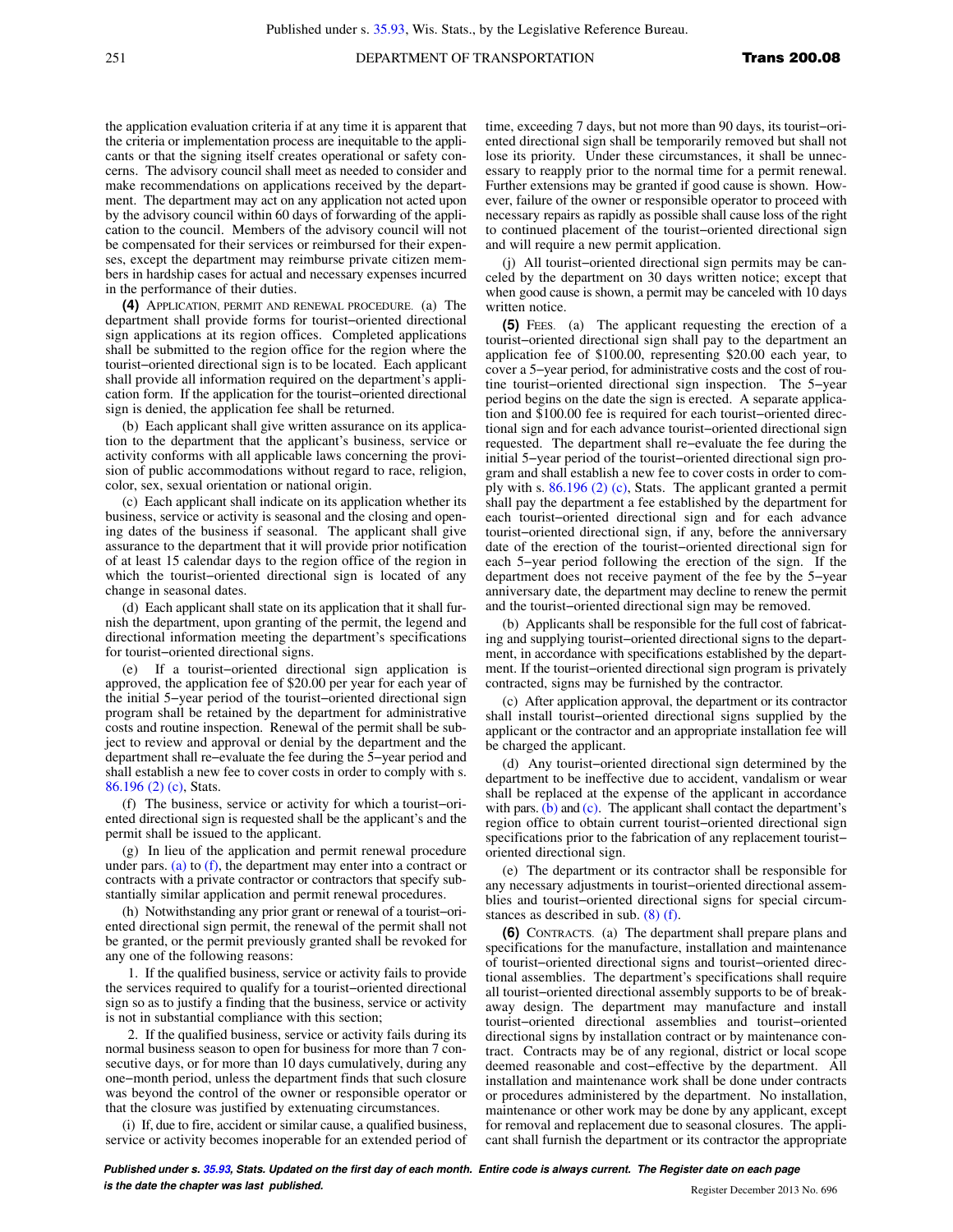legend and directional information meeting the department's specifications for tourist−oriented directional signs. All materials furnished as a tourist−oriented directional sign by an applicant or by the department's contractor shall become and remain the property of the department once installed within any public highway, or as otherwise specified in the department's contract with its contractor. Failure by the applicant to deliver the tourist−oriented directional sign within the specified period, to provide for the installation of necessary supplemental signs, or to conform the sign to the department's specifications may result in the forfeiture of all fees and costs, and another business, service or activity may be given the opportunity to qualify to provide the signs for the vacated space.

(b) Sign maintenance contracts shall include provisions for installation of additional tourist−oriented directional signs on existing tourist−oriented directional assemblies; replacement of damaged, defective or obsolete signs; removal of signs; and costs for these items.

(c) Maintenance contracts may contain provisions for a negotiated price for unanticipated installation of tourist−oriented directional signs, including supports.

(d) In lieu of or in addition to the contracting procedures in pars. [\(a\)](https://docs.legis.wisconsin.gov/document/administrativecode/Trans%20200.08(6)(a)) to [\(c\),](https://docs.legis.wisconsin.gov/document/administrativecode/Trans%20200.08(6)(c)) the department may enter into a contract that specifies alternative manufacture, installation, maintenance, marketing and implementation methods with a private contractor.

(e) Applicant or contractor shall be responsible for removing and replacing signs for seasonal services. This activity shall be in accordance with department standards and applicant or contractor performing the activity shall hold harmless the department in case of any accident or injury due to this operation.

**(7)** SIGNING CRITERIA. (a) *Distance to tourist−oriented business, service or activity.* A tourist−oriented business, service or activity may not be located in excess of the 5−mile distance specified in s. [86.196 \(5\),](https://docs.legis.wisconsin.gov/document/statutes/86.196(5)) Stats., from the highway intersection at which tourist−oriented directional signs are to be located to qualify for a tourist−oriented directional sign, unless the distance limit is increased by a statutory enactment of the Wisconsin Legislature that is consistent with federal law. Distance to a business, service or activity will be measured from the near edge of the main travelled way to the center line extended of the closest business driveway of the business, service or activity.

(b) *Lateral location.* The location for tourist−oriented directional signs shall be determined by the department to preserve highway safety, to take advantage of natural terrain, to have the least impact on the scenic environment, to minimize conflict with scenic easements and to avoid visual conflict with other signs within the highway or with signs authorized or permitted under s. [84.30](https://docs.legis.wisconsin.gov/document/statutes/84.30), Stats. The signs shall be installed in accordance with the applicable provisions of the Wisconsin manual on traffic control devices adopted by the department under s. [84.02 \(4\) \(e\)](https://docs.legis.wisconsin.gov/document/statutes/84.02(4)(e)), Stats.

(c) *Location of tourist−oriented directional assemblies.* Tourist−oriented directional assemblies located at intersections shall be at least 200 feet from the intersection. If 2 tourist−oriented directional assemblies are required for one direction leading to an intersection, the tourist−oriented directional assembly for right turns shall be at least 200 feet from the intersection and the tourist− oriented directional assembly for left turns shall be at least 300 feet away from the right−turn assembly, moving away from the intersection.

(d) *Advance tourist−oriented directional assemblies.* Advance tourist−oriented directional assemblies may be permitted only in those situations where the department determines that sight distance or other geometric conditions, intersection vehicle maneuvers or other vehicle operating characteristics require advance notification of the service to reduce vehicle conflicts or improve highway safety on the approach to and at the intersection where turning movements would occur.

(e) *Order of advance tourist−oriented directional assemblies.* The order of advance tourist−oriented directional assemblies shall be identical to the order of tourist−oriented directional signs found at intersections. However, advance tourist−oriented directional signs shall omit directional arrows and distances. The legend NEXT RIGHT or NEXT LEFT, whichever is appropriate, in letters of the same height as the sign legends, will be placed on the tourist−oriented directional assemblies above the tourist−oriented directional signs. The department or its contractor shall be responsible for the fabrication, installation and maintenance of NEXT RIGHT and NEXT LEFT panels.

(f) *Location of advance tourist−oriented directional assemblies.* When used, advance tourist−oriented directional assemblies shall be located approximately 1/2 mile from the intersection. The distance between adjacent advance tourist−oriented directional assemblies shall be at least 800 feet.

(g) *Precedence of advance or intersection tourist−oriented directional assemblies.* An advance tourist−oriented directional assembly replaces and is not in addition to the intersection tourist− oriented directional assembly which would otherwise be installed at the intersection.

(h) *Relationship to rail crossings.* All tourist−oriented directional assemblies shall be located at least 750 feet from railroad crossings on the highway on which tourist−oriented directional signs are to be located.

(i) *Traffic control device precedence.* The location of other traffic control devices shall take precedence over the location of tourist−oriented directional signs. Tourist−oriented directional assemblies shall be located at least 300 feet from other traffic control devices.

(j) *Supplemental signing.* Where the department requires, an applicant shall provide adequate supplemental signs on local roads and streets to guide motorists to the business, service or activity. Any required supplemental signs shall be in place before the tourist−oriented directional sign may be erected on a state trunk highway. Supplemental signs may be necessary where the business, service or activity is not located on a crossroad of the highway upon which the tourist−oriented directional sign is placed. Where supplemental signing is required by the department, it shall be the responsibility of the applicant to make arrangements with the appropriate local authority, and make the necessary payments to the local authority for the erection and maintenance of such signs.

**(8)** SIGN DESIGN AND COMPOSITION. (a) Tourist−oriented directional signs may be designed in any manner that complies with the applicable provisions of the Wisconsin manual on traffic control devices adopted by the department under s. [84.02 \(4\) \(e\),](https://docs.legis.wisconsin.gov/document/statutes/84.02(4)(e)) Stats. Briefly, the Wisconsin manual provides in part that tourist− oriented directional signs shall be rectangular in shape and shall have a white legend and border on a blue background. Each tourist−oriented directional sign shall have not more than 2 lines of legend including a separate directional arrow and the distance to the facility shown beneath the arrow except advance tourist− oriented directional signs as described in sub. [\(7\) \(e\)](https://docs.legis.wisconsin.gov/document/administrativecode/Trans%20200.08(7)(e)). The content of the legend shall be limited to the identification of the business, service or activity, and the directional information. Legends shall not include promotional advertising.

(b) The department shall develop specifications for tourist− oriented directional assembly supports, sign base material and sign message and background reflective sheeting consistent with specifications as established for department signing. If the department adopts revised specifications at any time, existing tourist− oriented directional signs may remain until replacement is necessary. The new specifications shall be applicable for replacement tourist−oriented directional signs.

(c) The style and size of lettering and the arrangement and size of signs may be of any type that complies with the applicable pro-

**Published under s. [35.93,](https://docs.legis.wisconsin.gov/document/statutes/35.93) Stats. Updated on the first day of each month. Entire code is always current. The Register date on each page is the date the chapter was last published. is the date the chapter was last published.**